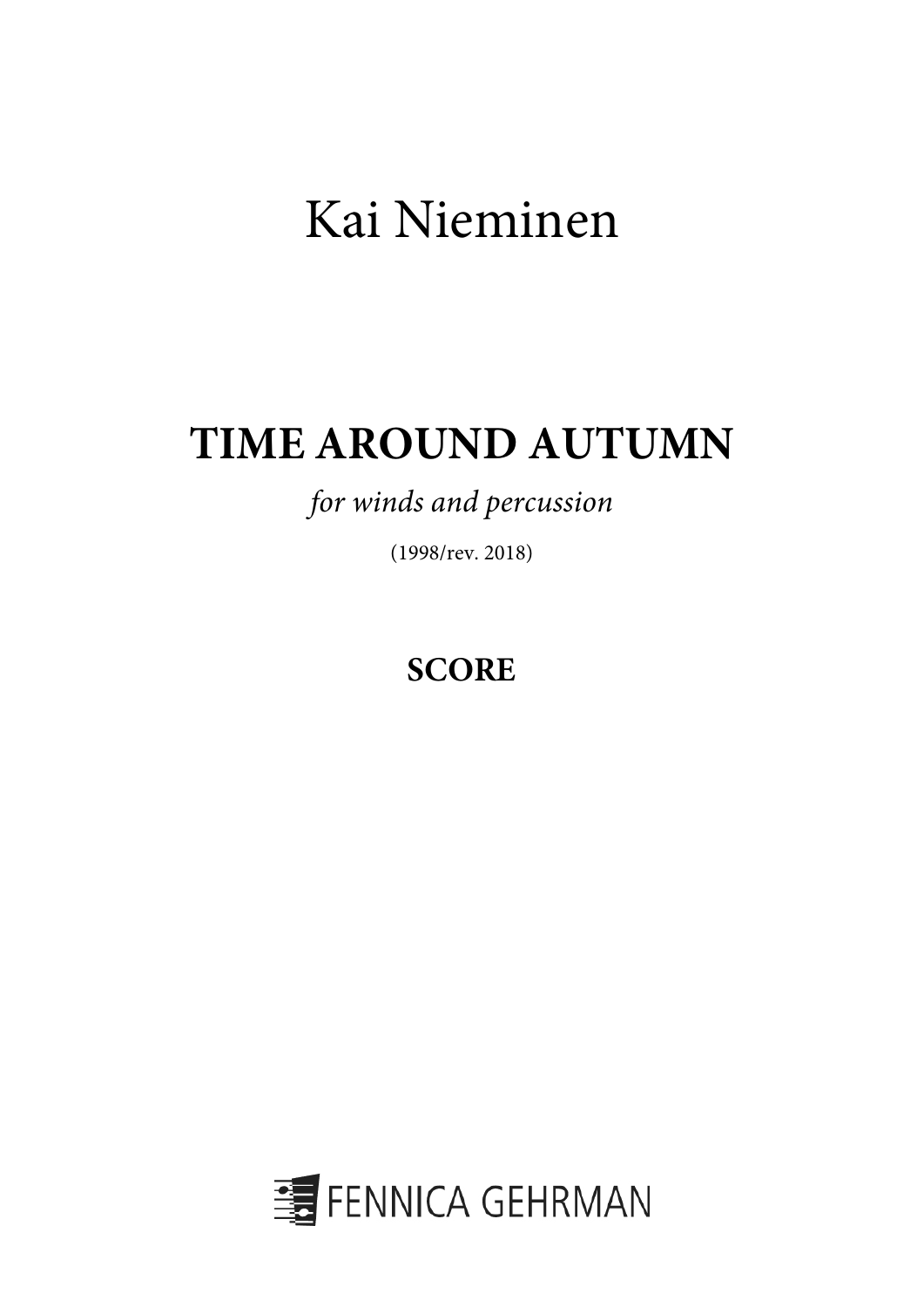#### **SÄVELTÄJÄN KOMMENTTI**

Time Around Autumn, kantaesitys 20.10.1996 Jyväskylä Sinfonia.

Päinvastoin kuin sisarteos Time Around Spring orkesterille (1997) (Timo K. Mukan muistolle) – molemmat Jyväskylä Sinfonian tilausteoksia –, Time Around Autumn tutkii 12 soittajan mielikuvia syksyn melankoliasta, haikeudesta ja vapaudesta. Vapauden vastapoolina kehittyy vähitellen rytmisesti tarkka syke… kuin nykypäivän ihmisen kuvaus… uneen vaipuen.

Teos vaati pientä harkintaa, näin ollen uusi versio syntyi vuonna 2018.

#### **COMPOSER'S COMMENTS**

Unlike its sister work Time Around Spring for orchestra (1997) (In memoriam Timo K. Mukka), Time Around Autumn explores the mental images of the ensemble's 12 musicians, about the autumn, melancholy and freedom; as a counterpoint to the freedom an exact rhythmic pulse emerges… like a depiction of day in the modern society… finally lulling to sleep. The work required a thorough thinking process, hence a new, revised version came about in 2018.

Time Around Autumn was premiered on October 20, 1996 by Jyväskylä Sinfonia, who also commissioned the work.

#### **INSTRUMENTATION**

Flute Alto flute Oboe English Horn Clarinet B-flat Bass Clarinet B-flat Bassoon Horn 1–2 in F Trumpet 1–2 in C Trombone Percussion (Vibraphone, Tubular Bells, Crotales)

© Fennica Gehrman Oy, Helsinki KL 78.8 ISMN 979-0-55011-482-1 (score and parts) Extra scores available from the publisher.

Music typeset by Jani Kyllönen (Dorico) Printed in Helsinki. POD 2019.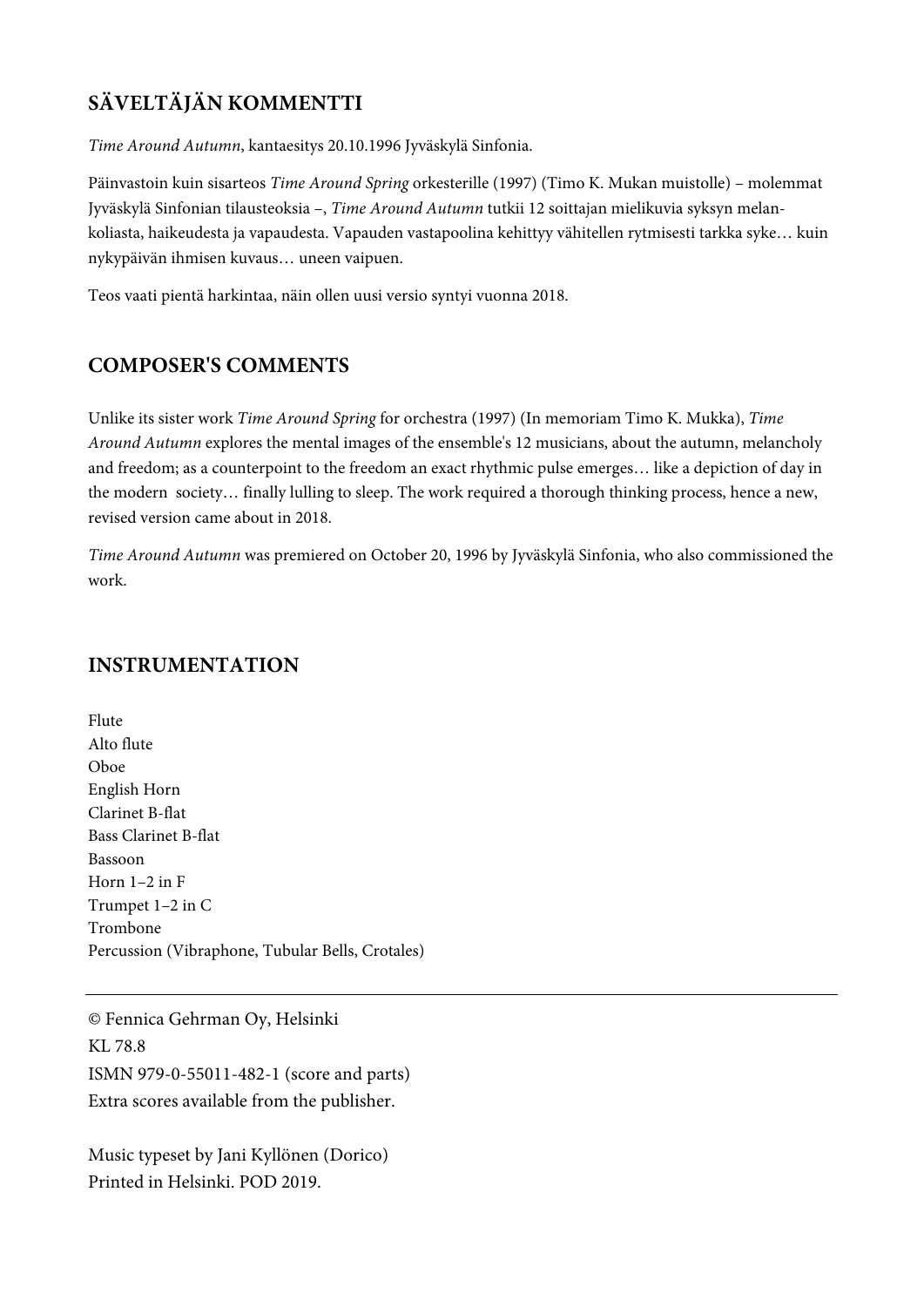## **Time Around Autumn**

for winds and percussion

KAI NIEMINEN (1998, rev. 2018)



© Fennica Gehrman Oy, Helsinki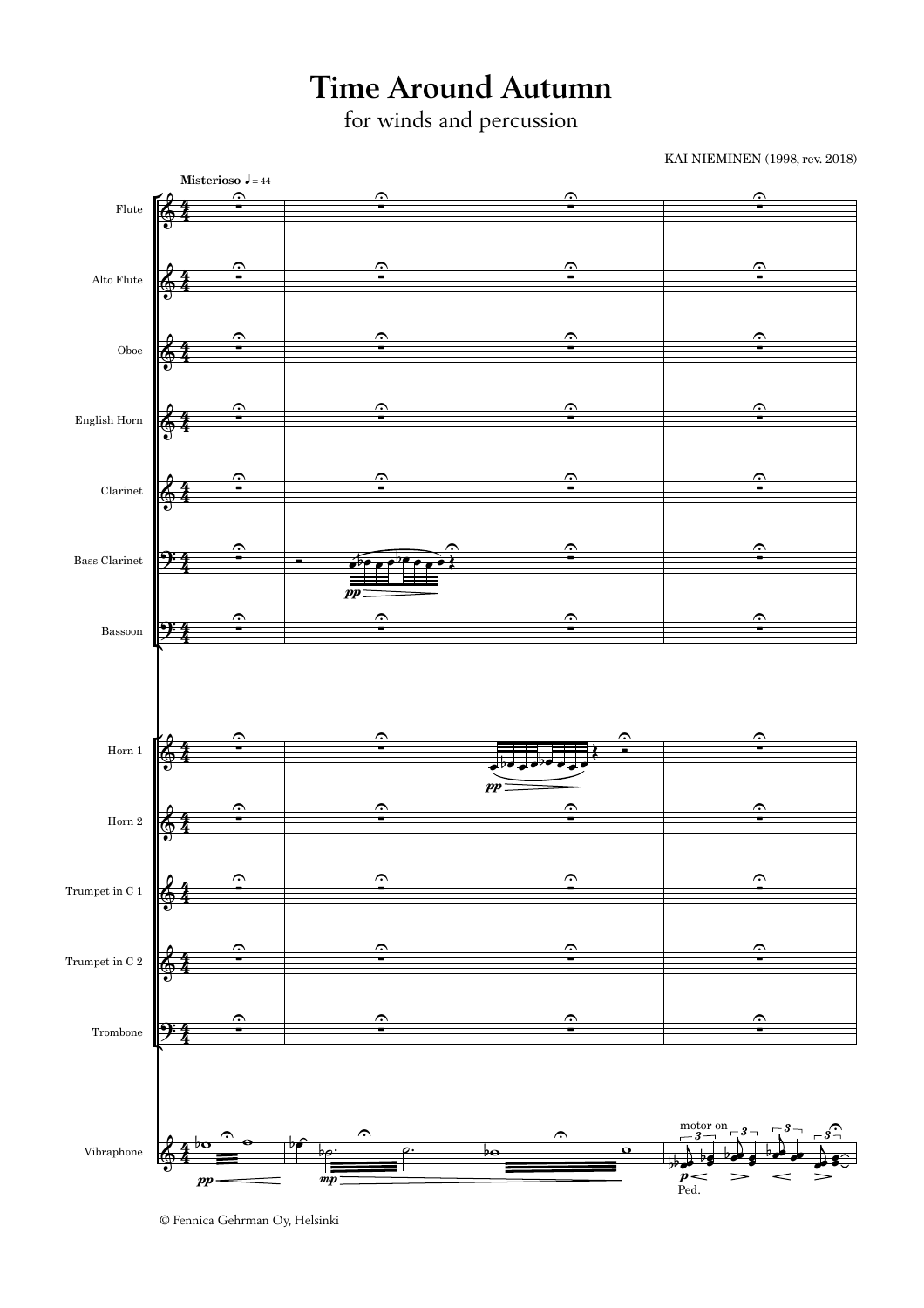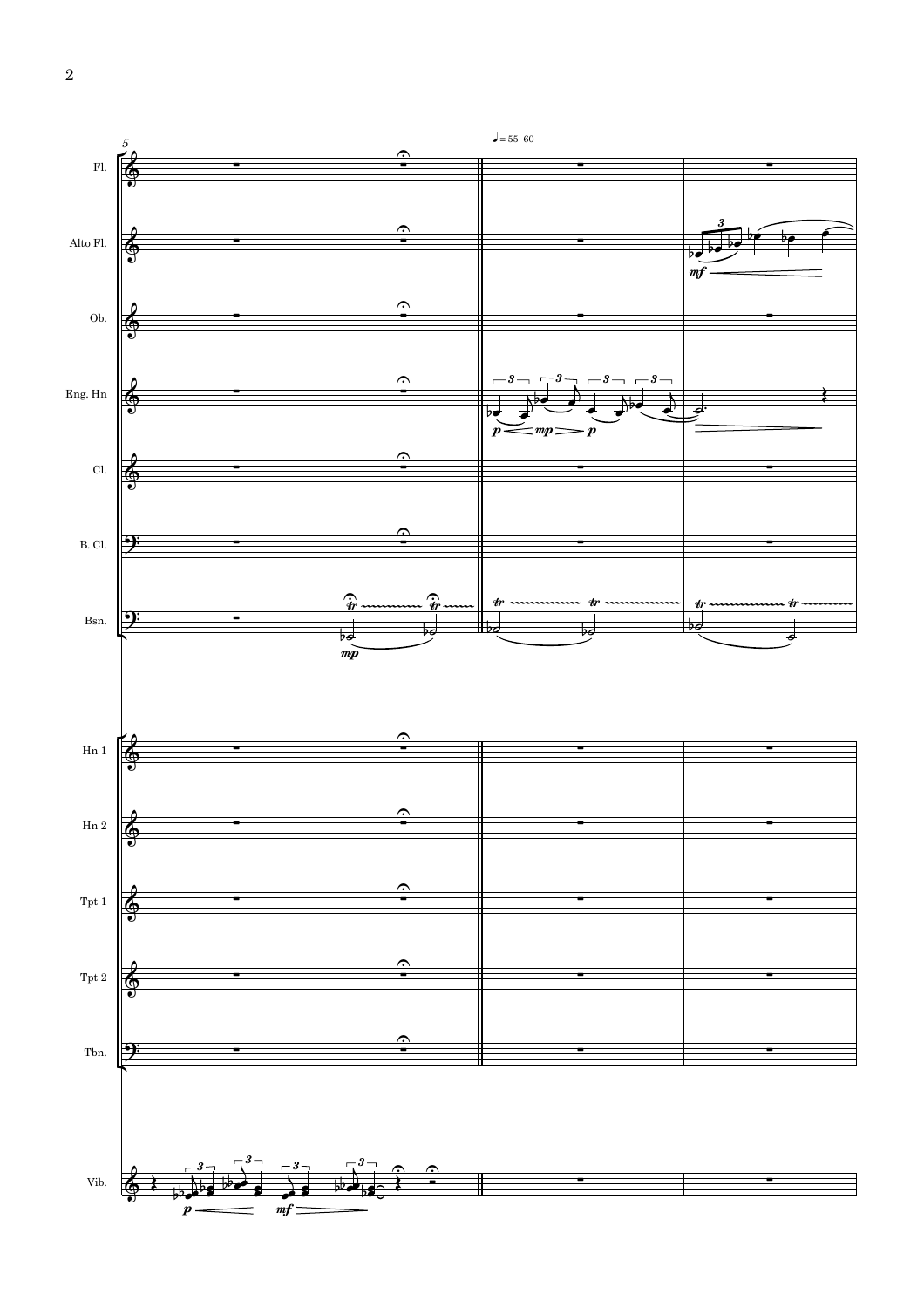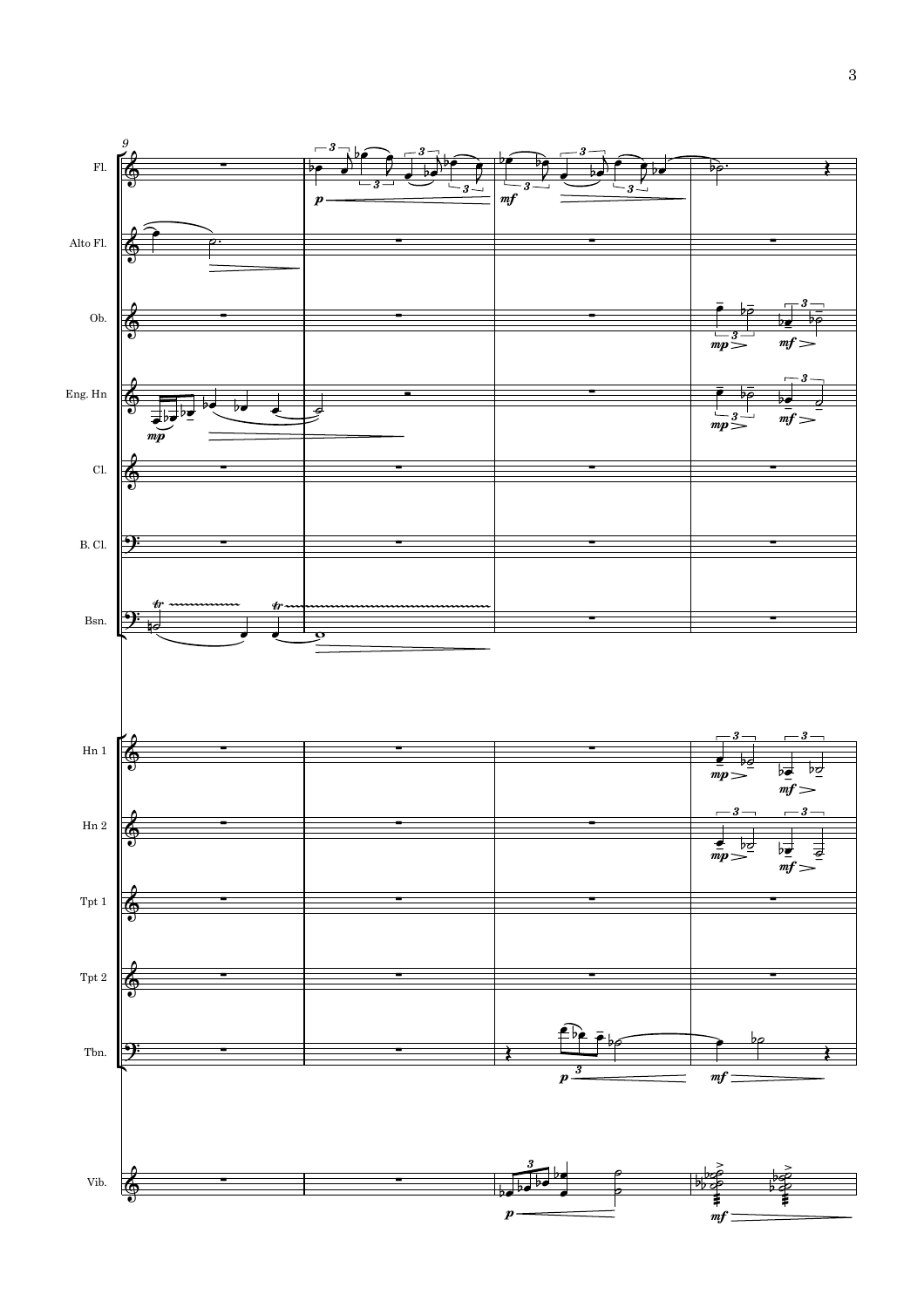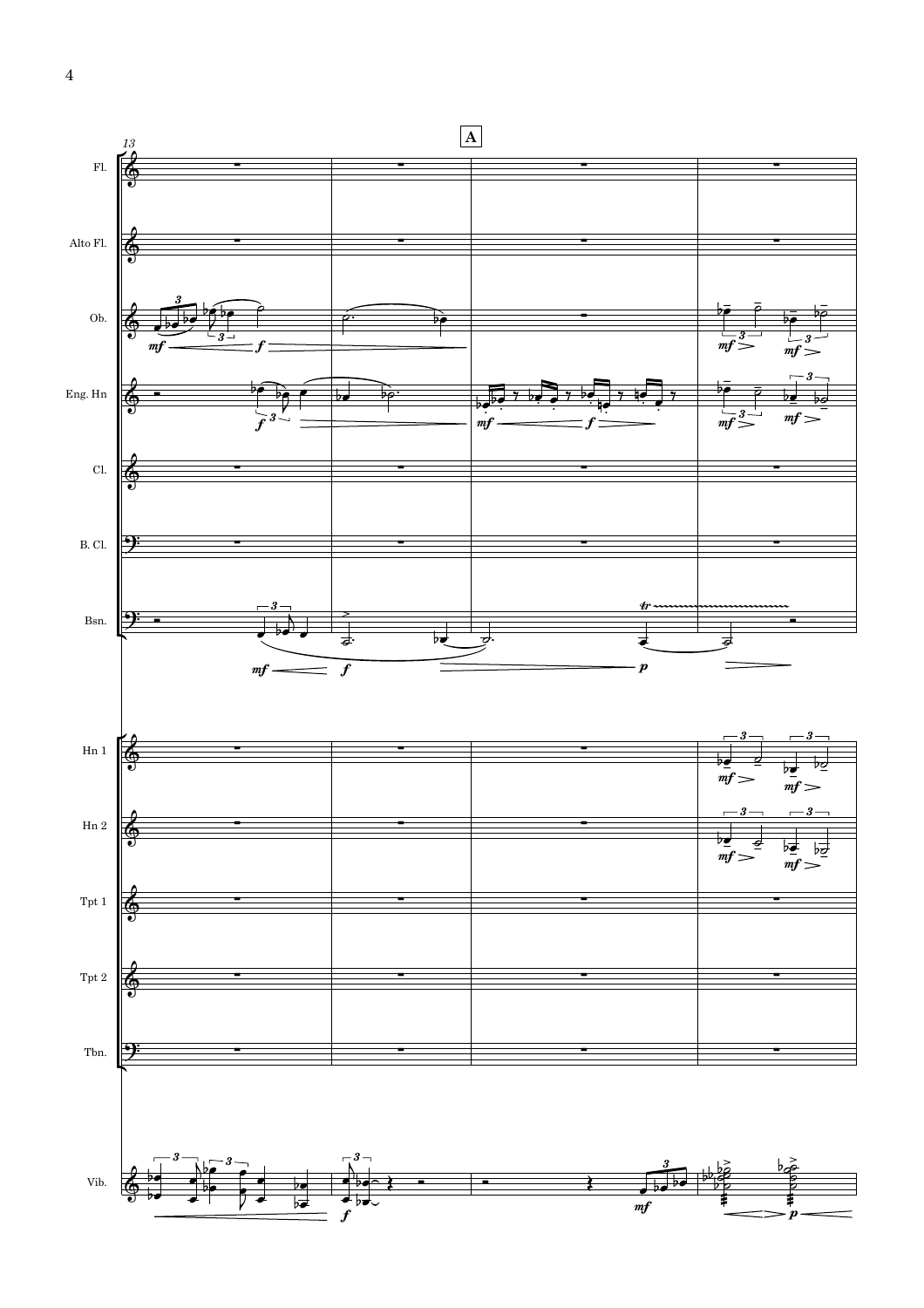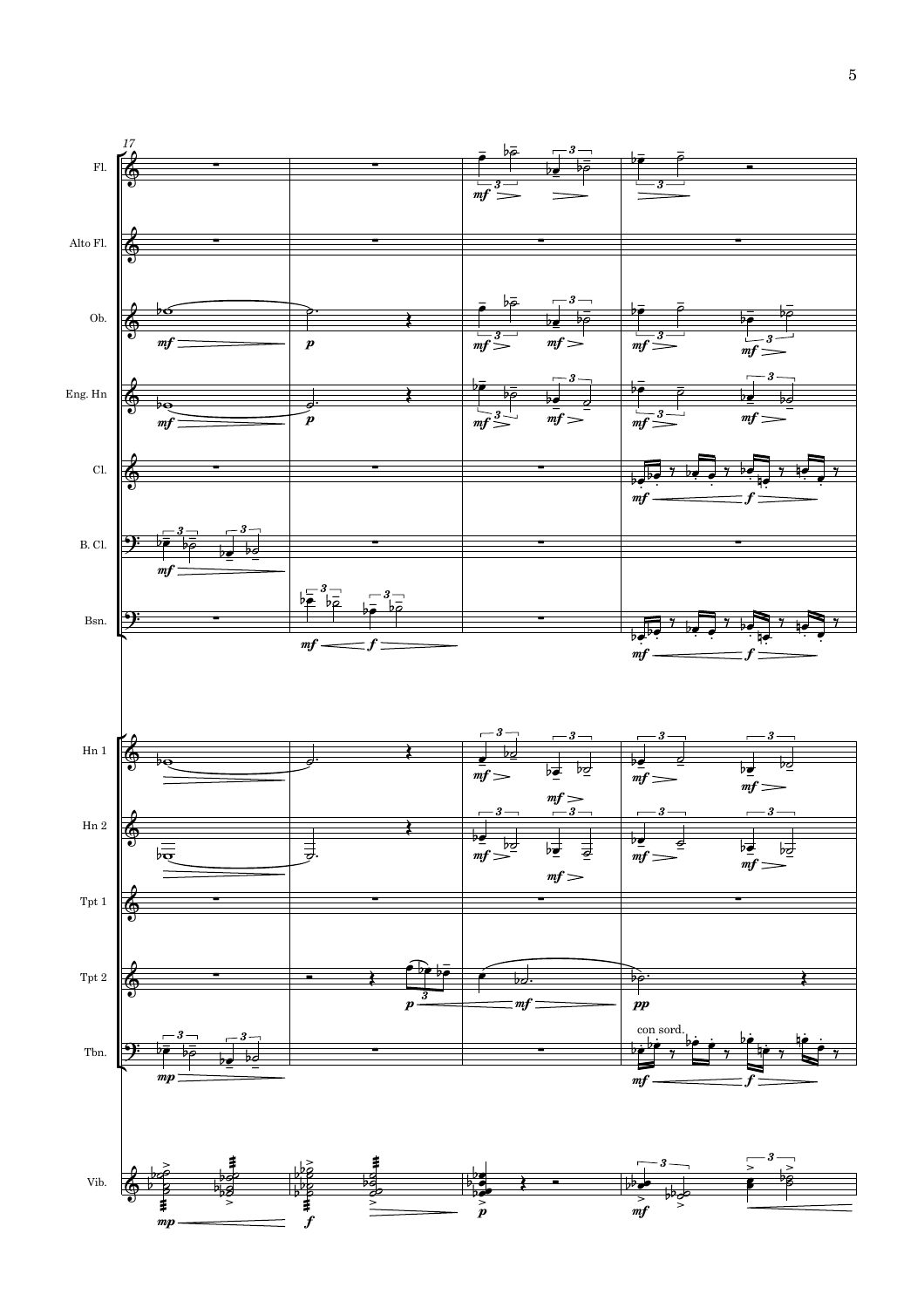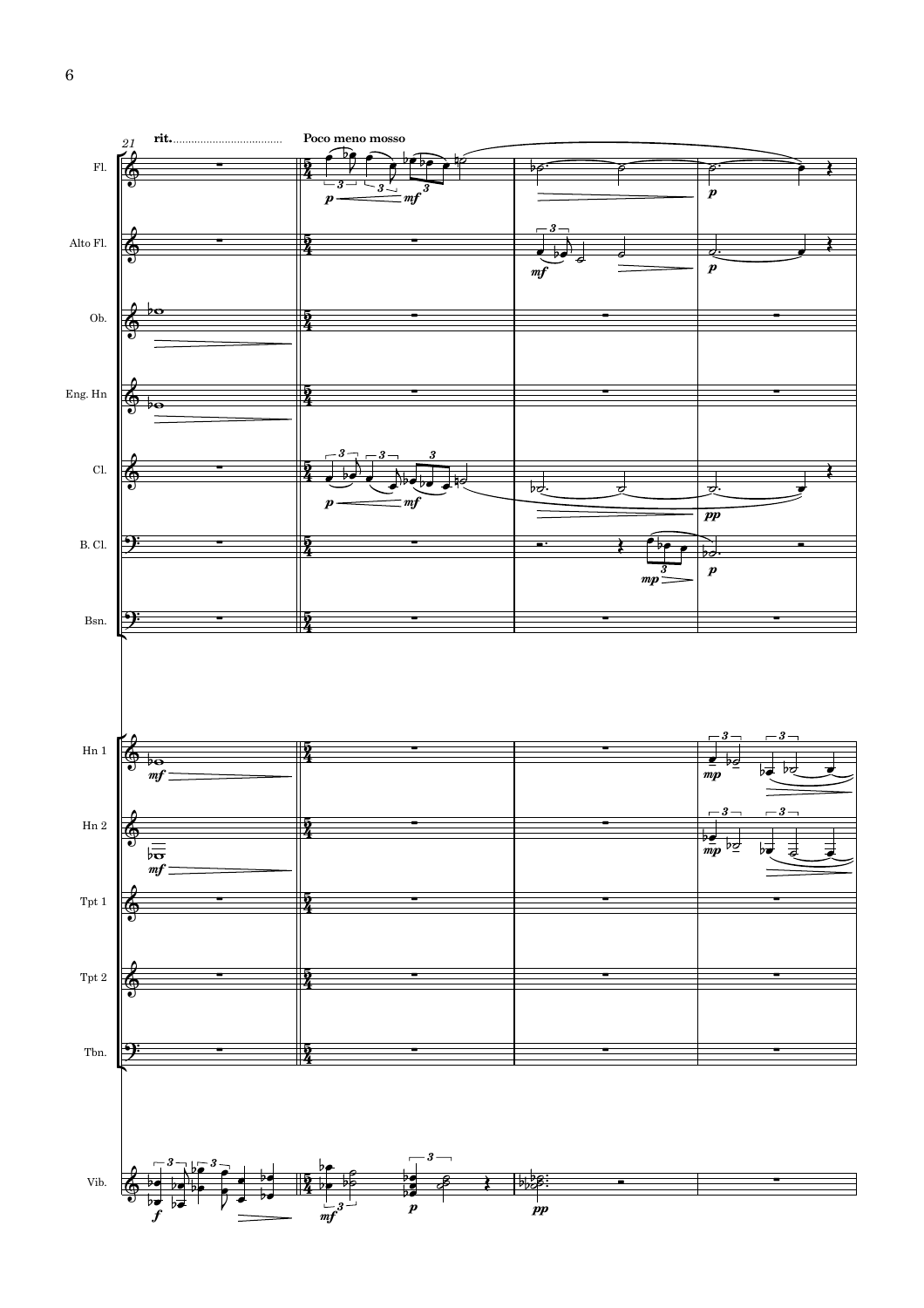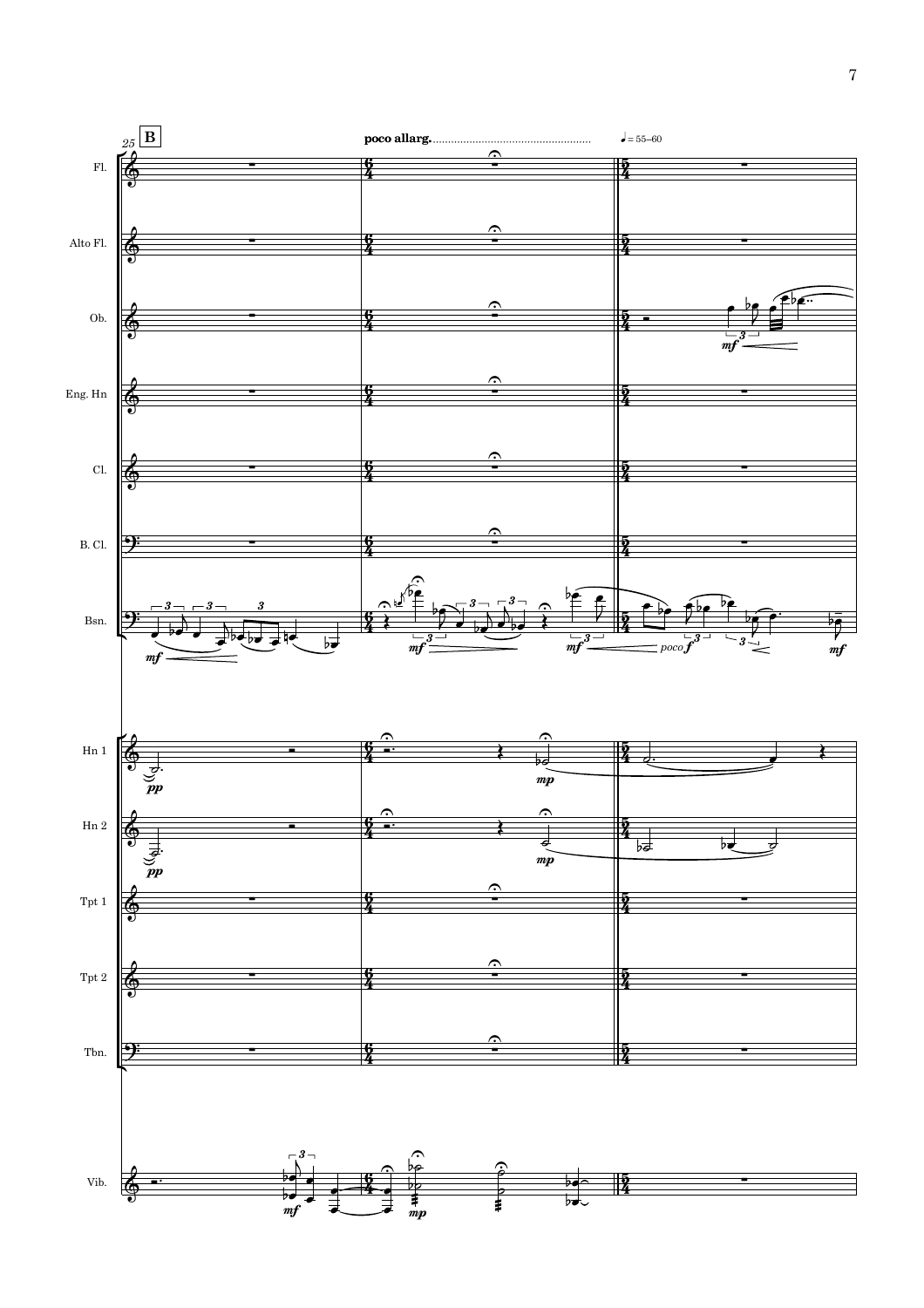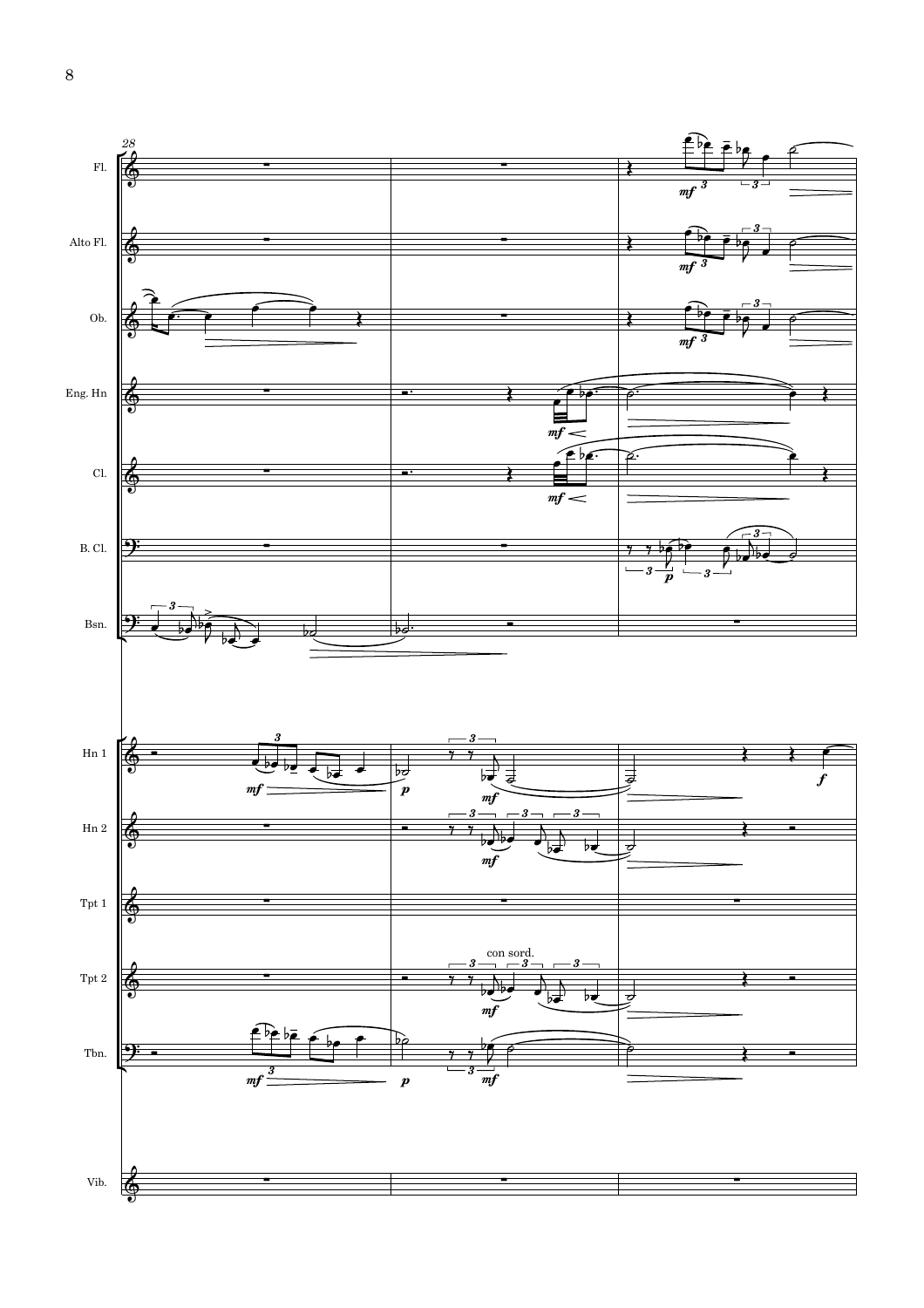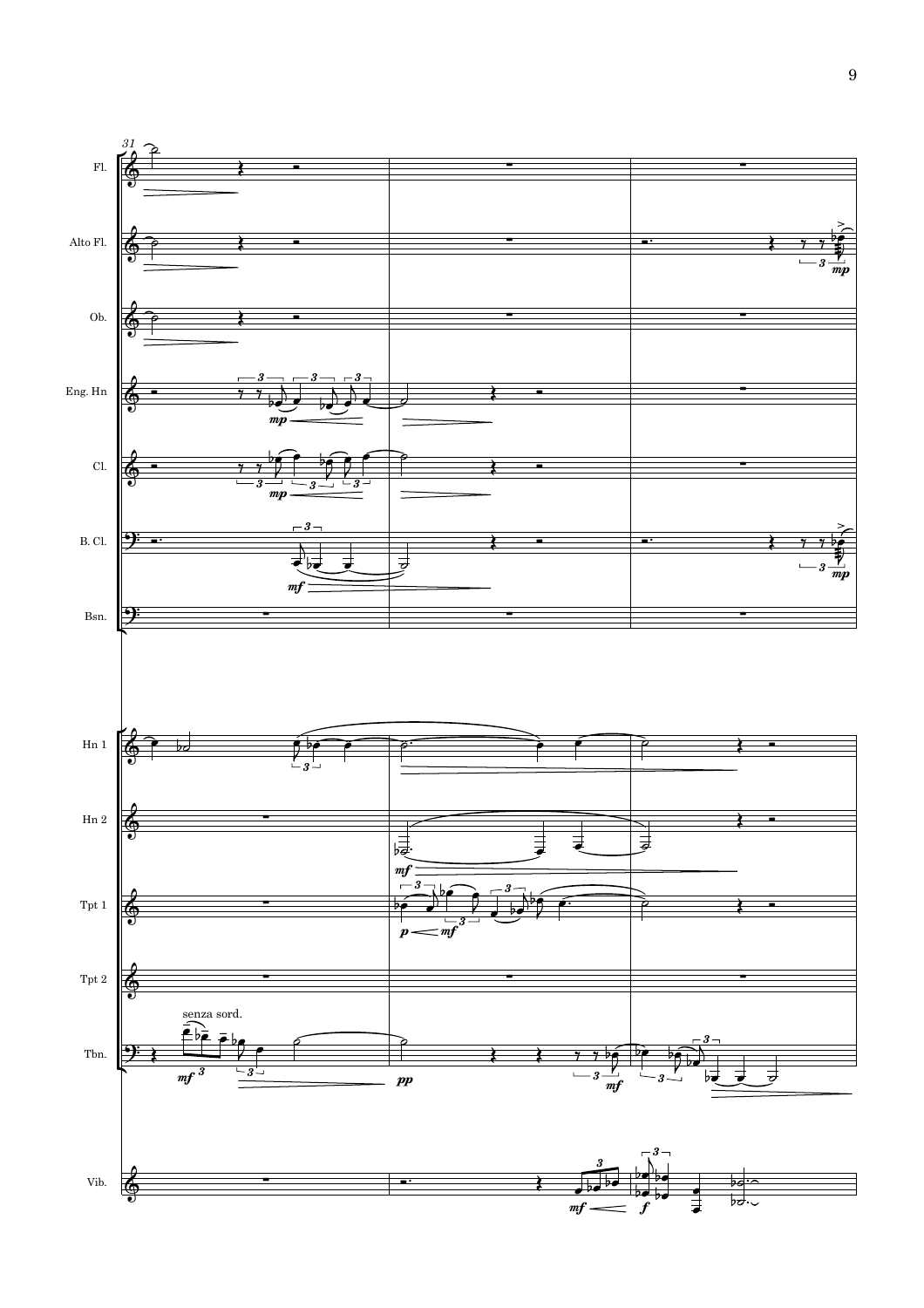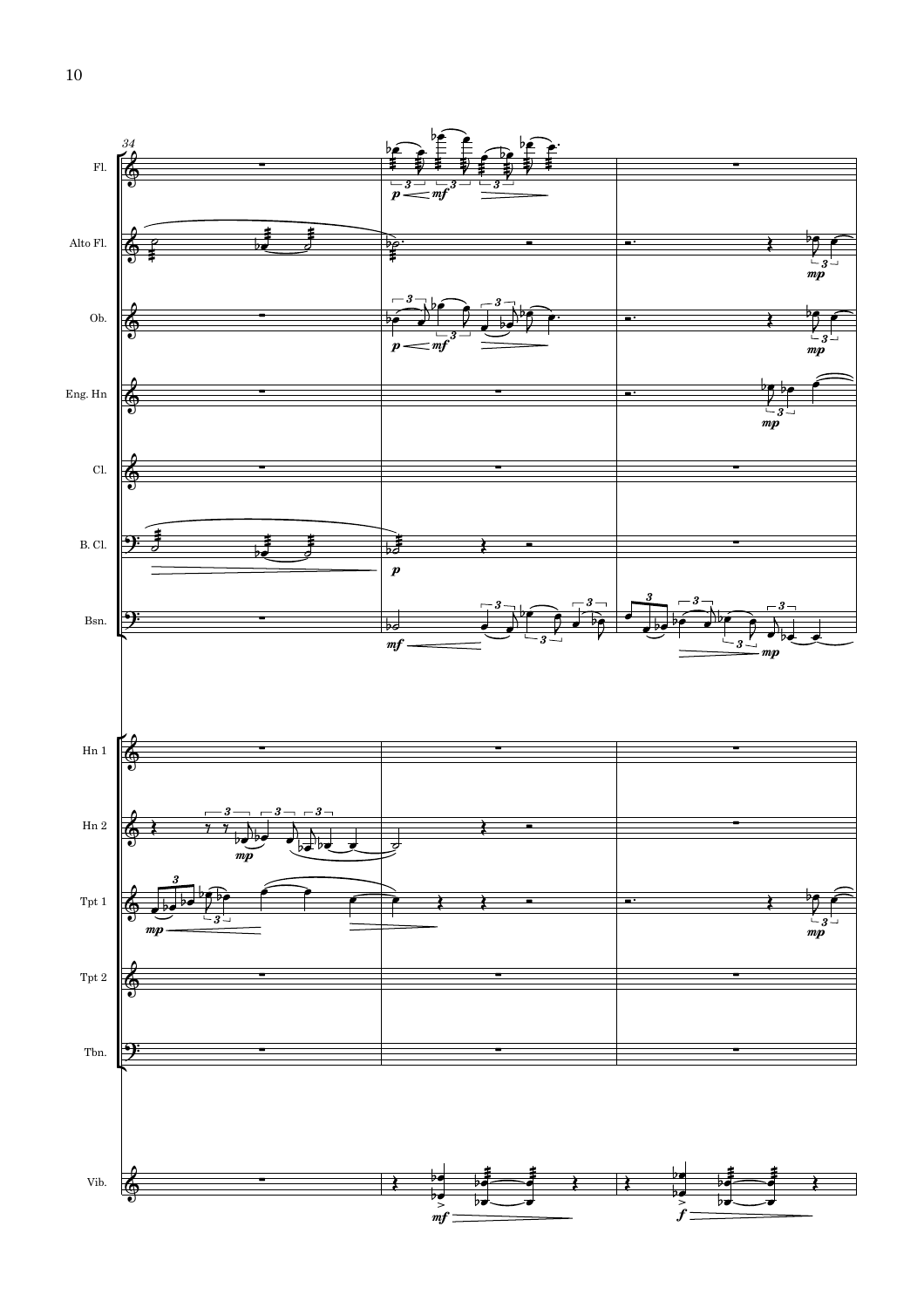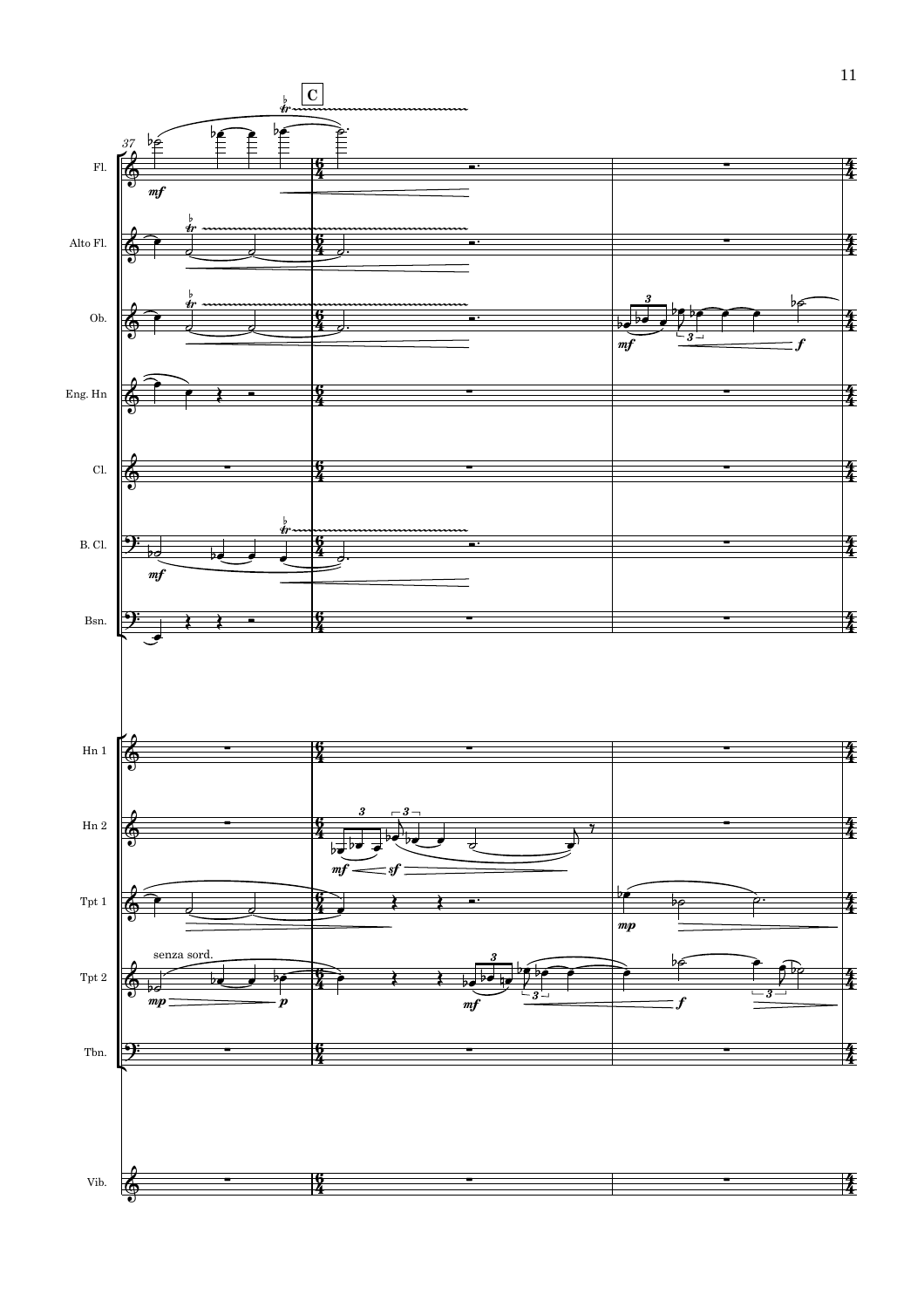

46